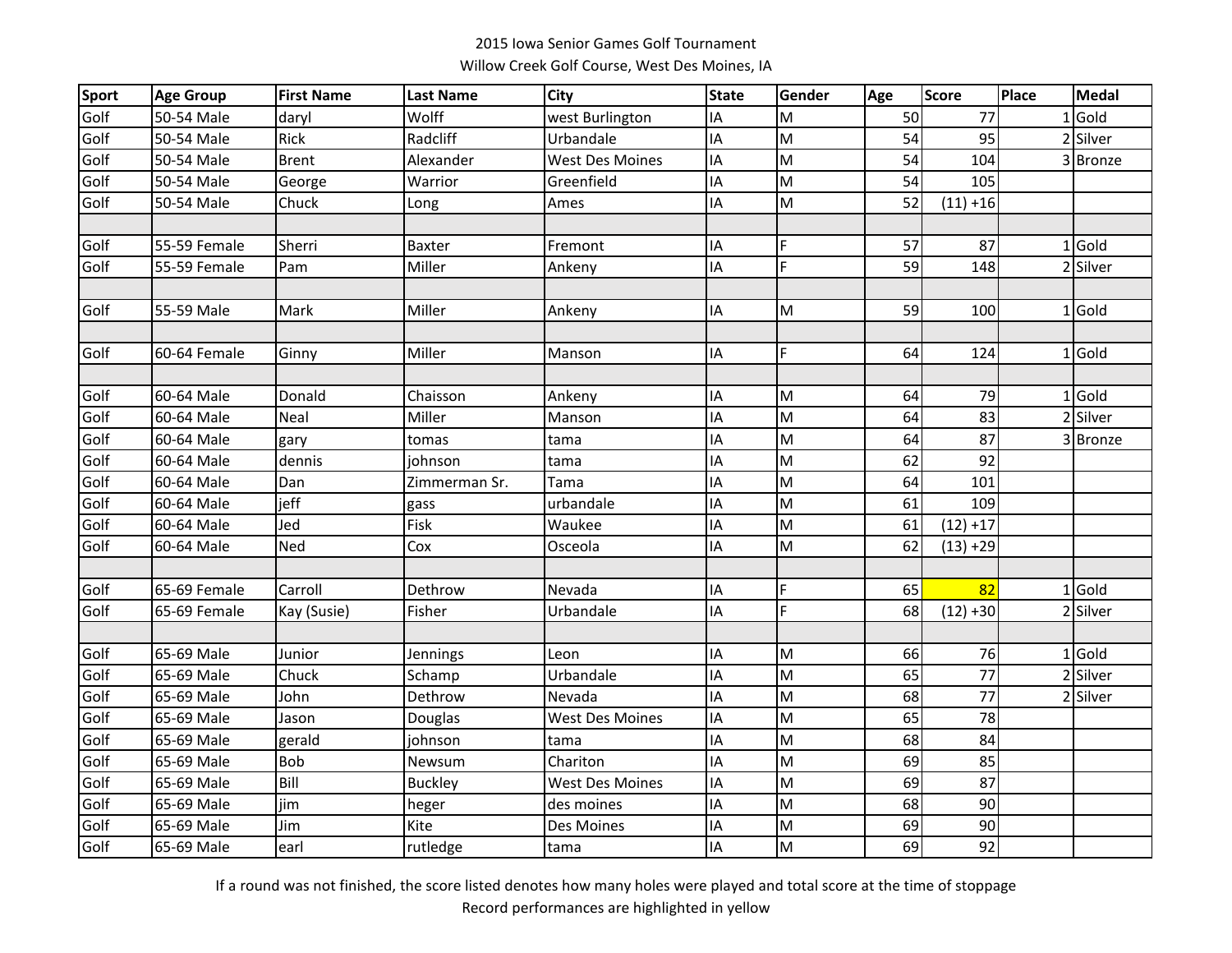## 2015 Iowa Senior Games Golf Tournament Willow Creek Golf Course, West Des Moines, IA

| Golf | 65-69 Male   | Dennis     | Bansinger    | Norwalk                | IA | M  | 66 | 92          |          |
|------|--------------|------------|--------------|------------------------|----|----|----|-------------|----------|
| Golf | 65-69 Male   | Bernie     | Taylor       | Des Moines             | IA | M  | 69 | $(12) + 14$ |          |
|      |              |            |              |                        |    |    |    |             |          |
| Golf | 70-74 Female | kareh      | rehberg      | <b>West Des Moines</b> | IA | E. | 71 | 104         | $1$ Gold |
|      |              |            |              |                        |    |    |    |             |          |
| Golf | 70-74 Male   | Thomas     | Szary        | Grinnell               | IA | M  | 70 | 76          | $1$ Gold |
| Golf | 70-74 Male   | Allen      | Hjelle       | Elk Horn               | ΙA | M  | 72 | 81          | 2 Silver |
| Golf | 70-74 Male   | Virgil     | Goodrich     | Parkersburg            | IA | M  | 71 | 84          | 3 Bronze |
| Golf | 70-74 Male   | Michael    | Agan         | Des Moines             | IA | M  | 71 | 92          |          |
| Golf | 70-74 Male   | mike       | richardson   | tama                   | IA | M  | 73 | 94          |          |
| Golf | 70-74 Male   | Dennis     | Countryman   | <b>West Des Moines</b> | ΙA | M  | 71 | 109         |          |
| Golf | 70-74 Male   | Dennis     | Ramsey       | Ankeny                 | ΙA | M  | 73 | $(12) + 9$  |          |
| Golf | 70-74 Male   | Mike       | Schaumburg   | <b>West Des Moines</b> | IA | M  | 74 | $(12) + 16$ |          |
|      |              |            |              |                        |    |    |    |             |          |
| Golf | 75-79 Female | Ellie      | Radcliff     | W Des Moines           | ΙA | F  | 76 | 106         | $1$ Gold |
|      |              |            |              |                        |    |    |    |             |          |
| Golf | 75-79 Male   | <b>Bob</b> | Cowan        | Clive                  | ΙA | M  | 79 | 85          | $1$ Gold |
| Golf | 75-79 Male   | jerry      | ommen        | tama                   | IA | M  | 75 | 86          | 2 Silver |
| Golf | 75-79 Male   | michael    | rehberg      | <b>West Des Moines</b> | IA | M  | 76 | 87          | 3 Bronze |
| Golf | 75-79 Male   | James      | Lee          | Cumming                | IA | M  | 76 | 95          |          |
| Golf | 75-79 Male   | Richard    | Murphy       | Altoona                | IA | M  | 79 | 103         |          |
|      |              |            |              |                        |    |    |    |             |          |
| Golf | 80-84 Female | Kathy      | Van Sloan    | Des Moines             | IA | F  | 80 | 95          | $1$ Gold |
| Golf | 80-84 Female | Marge      | Carnahan     | Urbandale              | ΙA | F  | 80 | $(12) + 31$ | 2 Silver |
|      |              |            |              |                        |    |    |    |             |          |
| Golf | 80-84 Male   | Jim        | Roan         | Toledo                 | IA | M  | 83 | 82          | $1$ Gold |
| Golf | 80-84 Male   | charles    | <b>Betts</b> | des moines             | IA | M  | 83 | 90          | 2 Silver |
| Golf | 80-84 Male   | Merlyn     | Knudsen      | Elk Horn               | ΙA | M  | 81 | 91          | 3 Bronze |
|      |              |            |              |                        |    |    |    |             |          |
| Golf | 85-89 Male   | Gene       | Rosendahl    | Des Moines             | ΙA | M  | 87 | 91          | $1$ Gold |
| Golf | 85-89 Male   | Robert     | Harris       | Urbandale              | ΙA | M  | 88 | 97          | 2 Silver |
| Golf | 85-89 Male   | phillip    | mckee        | urbandale              | ΙA | M  | 87 | 108         | 3 Bronze |



If a round was not finished, the score listed denotes how many holes were played and total score at the time of stoppage Record performances are highlighted in yellow